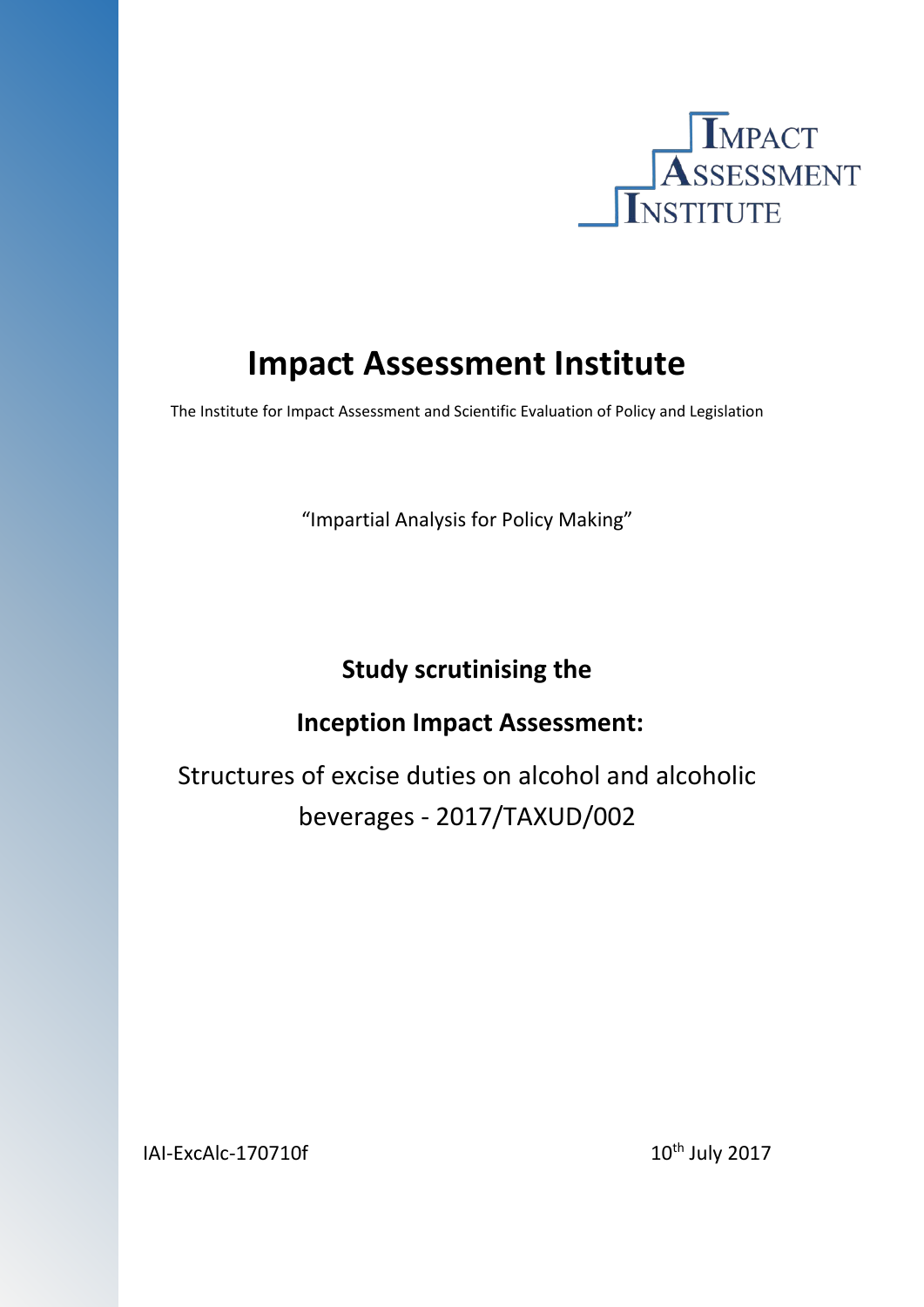# Main Findings

This study scrutinises the European Commission Inception Impact Assessment (IIA) 'Structures of excise duties on alcohol and alcoholic beverages', which concerns a possible revision of Directive 92/83/EEC, as part of the REFIT program. The IIA presents the evidence and the process in a mainly consistent manner, with an appropriate level of detail for this stage of the process and mostly leaving space for further assessment. A number of issues of concern were identified, which should be considered as this work continues.

The legislative proposal and Impact Assessment are planned for publication in Q4 2017, seven to ten months after the March publication date of the IIA. This is significantly less than the 12 months recommended in the Better Regulation Toolbox and risks being insufficient for processing of the evidence and to allow full account to be taken of stakeholders' contributions to the consultation.

The problem definition is in general coherent, but some of the statements, for example on market distortions, public health and sweetened beverages are not accompanied with fully-evidenced reasoning. The issues identified are relevant, but additional evidence on the extent to which they require a policy response is required as the legislation progresses. A similar absence of explicit evidence is found in the statements in the subsidiarity check regarding distortion of competition and the assessment of economic impacts regarding changes in rates for low strength alcohol, small producers and exemptions for private production.

One of the asserted main intentions of the revision is to link the Directive's provisions to a public health protection objective. This applies specifically to the area of reduced excise rates for beverages with low alcoholic strength, whose potential effects on public health are presented in the IIA. This area requires robust data gathering and evaluation of the evidence, including the potential for unintended consequences.

Further, it is significant that the option of eliminating product categories and applying excise duties proportionally to the alcoholic strength has not been further considered. Even if it is eventually decided that this option is not taken forward into the legislative proposal, assessment of its impacts would be important in order to inform policy makers and stakeholders fully of the effects.

When evaluating the results of the public consultation, care should be taken to ensure that statistical data on the multiple-choice responses is utilised in a coherent manner. This information can be used to inform policy making, which should be based on facts and data within the prevailing political framework.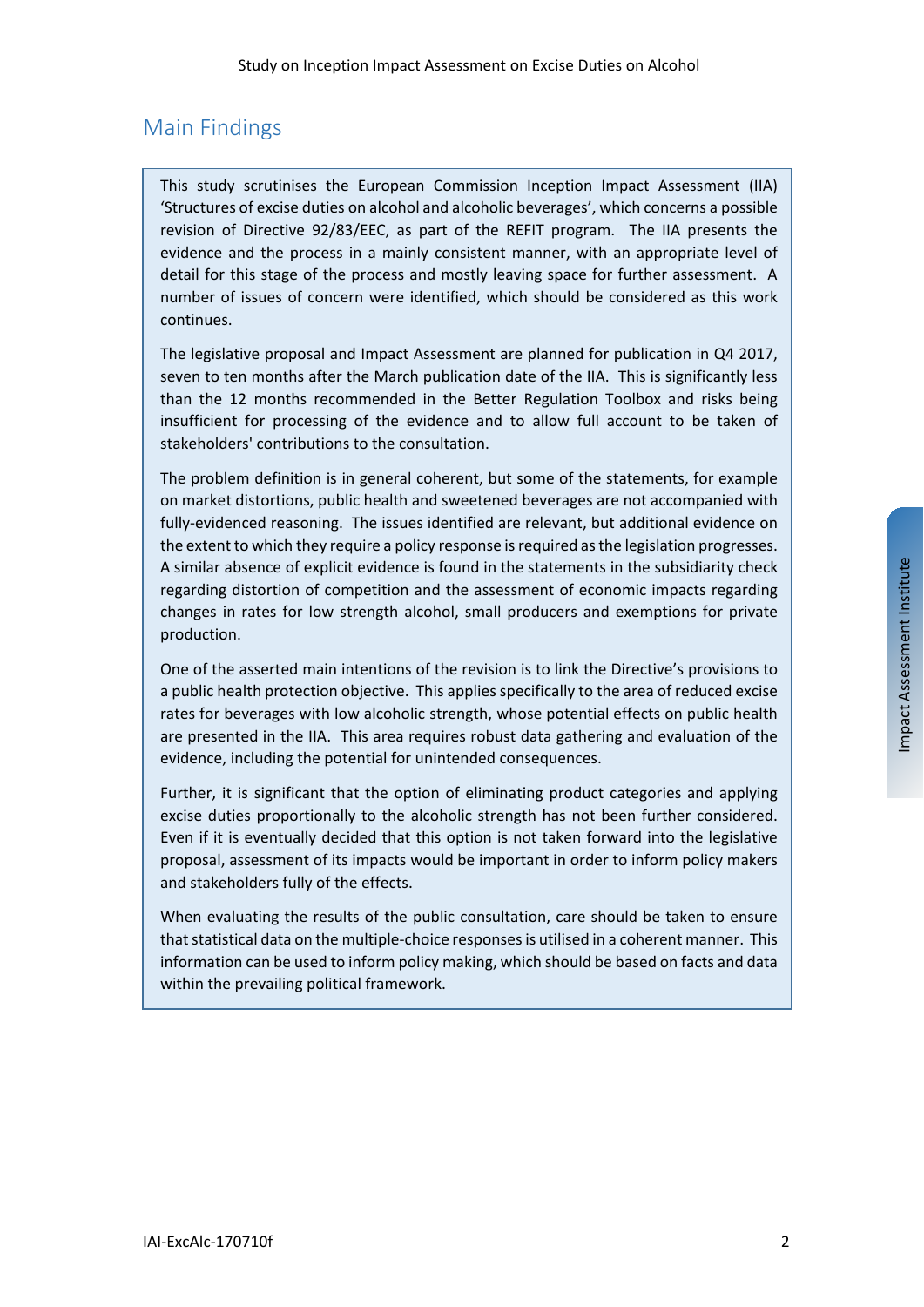# Visualisation

The following table provides a visual overview of the results of this report for each element of the evidence presented in the Impact Assessment, using an assessment from 1 to 7 to indicate the level of confidence  $(1 =$  highest,  $7 =$  lowest confidence level).

| <b>Element</b>  |                | <b>Assessment level &amp;</b><br>description (17)              | <b>Notes</b>                                                                                                                                                                   |  |  |
|-----------------|----------------|----------------------------------------------------------------|--------------------------------------------------------------------------------------------------------------------------------------------------------------------------------|--|--|
| Rhetoric        | $\overline{2}$ | Minor questions<br>identified on analysis<br>and/or evidence   | The language used is generally<br>balanced and neutral. Some cases of<br>imprecise wording are present.                                                                        |  |  |
| Assumptions     | 3              | Several questions<br>identified on analysis<br>and/or evidence | The text is in generally consistent with<br>the REFIT evaluation but several<br>statements are not fully based on<br>evidence.                                                 |  |  |
| Background data | $\overline{2}$ | Minor questions<br>identified on analysis<br>and/or evidence   | The REFIT evaluation is thorough and<br>generally supports what is stated in<br>the IIA. The need to collect further<br>data in some policy areas is correctly<br>highlighted. |  |  |
| Analysis        | 4              | Concerns identified with<br>analysis and/or evidence           | Not every policy option has been duly<br>taken into account.                                                                                                                   |  |  |
| Results         | 3              | Several questions<br>identified on analysis<br>and/or evidence | Expected impacts are assessed with an<br>appropriate level of detail, but they are<br>not always supported by explicit<br>evidence.                                            |  |  |
| Conclusions     | $\overline{2}$ | Minor questions<br>identified on analysis<br>and/or evidence   | Despite the highlighted shortcomings,<br>the IIA leaves room for different policy<br>paths and options.                                                                        |  |  |

#### Key to assessment levels

|                                            |                                                                       | 3                                                                       |                                                                  | 5                                                                               | b                                                                           |                                               |
|--------------------------------------------|-----------------------------------------------------------------------|-------------------------------------------------------------------------|------------------------------------------------------------------|---------------------------------------------------------------------------------|-----------------------------------------------------------------------------|-----------------------------------------------|
| Correct<br>analysis,<br>fully<br>evidenced | Minor<br>questions<br>identified<br>on analysis<br>and/or<br>evidence | Several<br>questions<br>identified<br>on analysis<br>and/or<br>evidence | Concerns<br>identified<br>with<br>analysis<br>and/or<br>evidence | Substantial<br>concerns<br>identified<br>with<br>analysis<br>and/or<br>evidence | Serious<br>concerns<br>identified<br>with<br>analysis<br>and/or<br>evidence | Incorrect<br>analysis /<br>evidence<br>absent |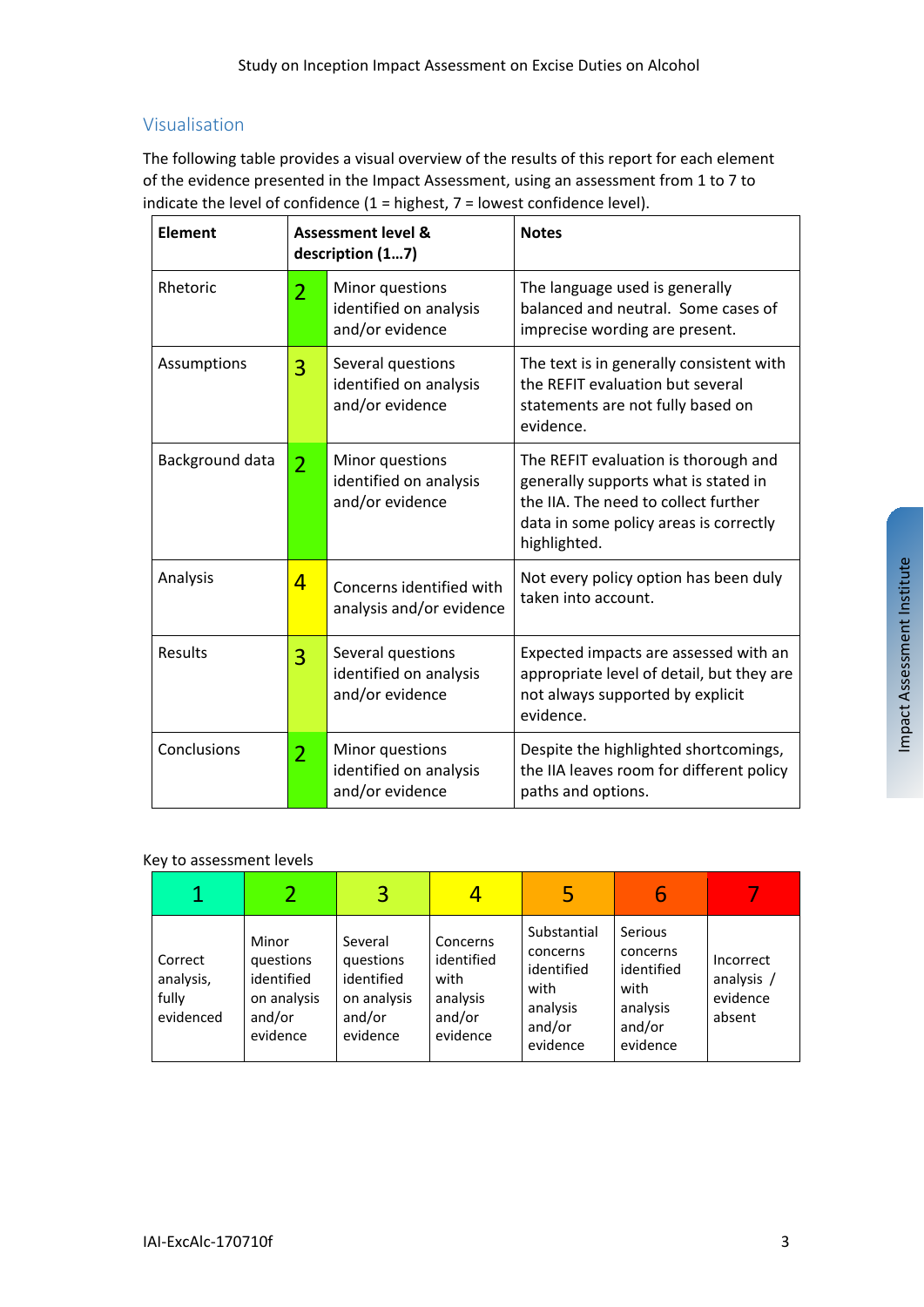# 1. Introduction and General Comments

This study scrutinises the Inception Impact Assessment (IIA) 'Structures of excise duties on alcohol and alcoholic beverages', which concerns a possible revision of Directive 92/83/EEC.

The IIA offers an appropriate level of detail for this stage of the policy process, especially with regard to the identification of the Directive's shortcomings. This was possible because significant research work has already been carried out, through an external evaluation.

The IIA was published on  $1<sup>st</sup>$  March 2017 and according to information given on page 1, the legislative proposal and Impact Assessment report will be published in Q4 2017. This time frame is significantly less than the 12 months recommended in the Better Regulation Toolbox and it risks being insufficient to allow full account to be taken of stakeholders' contributions to the consultation and for robust processing of the evidence.

An important element of this IIA is the intent to link the Directive's provisions to a public health protection objective, which is not explicitly stated in the current Directive. This applies specifically to the area of reduced excise rates for beverages with low alcoholic strength. The expected positive impact on public health is projected to derive from a switch, in consumers' choice, from stronger, and potentially more harmful, alcoholic beverages to beverages with a lower alcoholic strength. This is based on the assumption that the price differential will influence behaviour.

It is very important to consider, however, that Directive 92/83/EEC does not set the actual excise rates, but only general provisions regarding their determination. The minimum excise rates that Member States have to apply to each product category are set by Directive 92/84/EEC. Member States are then free to decide the actual rate, without an upper limit.

This can potentially lead to very different treatments of the same beverage across the EU. For example, since the minimum excise rate for wine is set at  $\epsilon$  0, a hectolitre of still wine with

18% of alcohol by volume is currently tax-free in Italy, while it is charged with a  $\epsilon$  616 excise duty in Ireland. A spirit with 50% of alcohol by volume is charged with a € 743 excise duty in Romania and  $\epsilon$  5.385 in Sweden<sup>[1](#page-3-0)</sup>.

<span id="page-3-0"></span>See European Commission Excise Duties Tables, [http://ec.europa.eu/taxation\\_customs/sites/taxa](http://ec.europa.eu/taxation_customs/sites/taxation/files/resources/documents/taxation/excise_duties/alcoholic_beverages/rates/excise_duties-part_i_alcohol_en.pdf)[tion/files/resources/documents/taxation/excise\\_duties/alcoholic\\_beverages/rates/excise\\_duties-part\\_i\\_alco](http://ec.europa.eu/taxation_customs/sites/taxation/files/resources/documents/taxation/excise_duties/alcoholic_beverages/rates/excise_duties-part_i_alcohol_en.pdf)[hol\\_en.pdf](http://ec.europa.eu/taxation_customs/sites/taxation/files/resources/documents/taxation/excise_duties/alcoholic_beverages/rates/excise_duties-part_i_alcohol_en.pdf)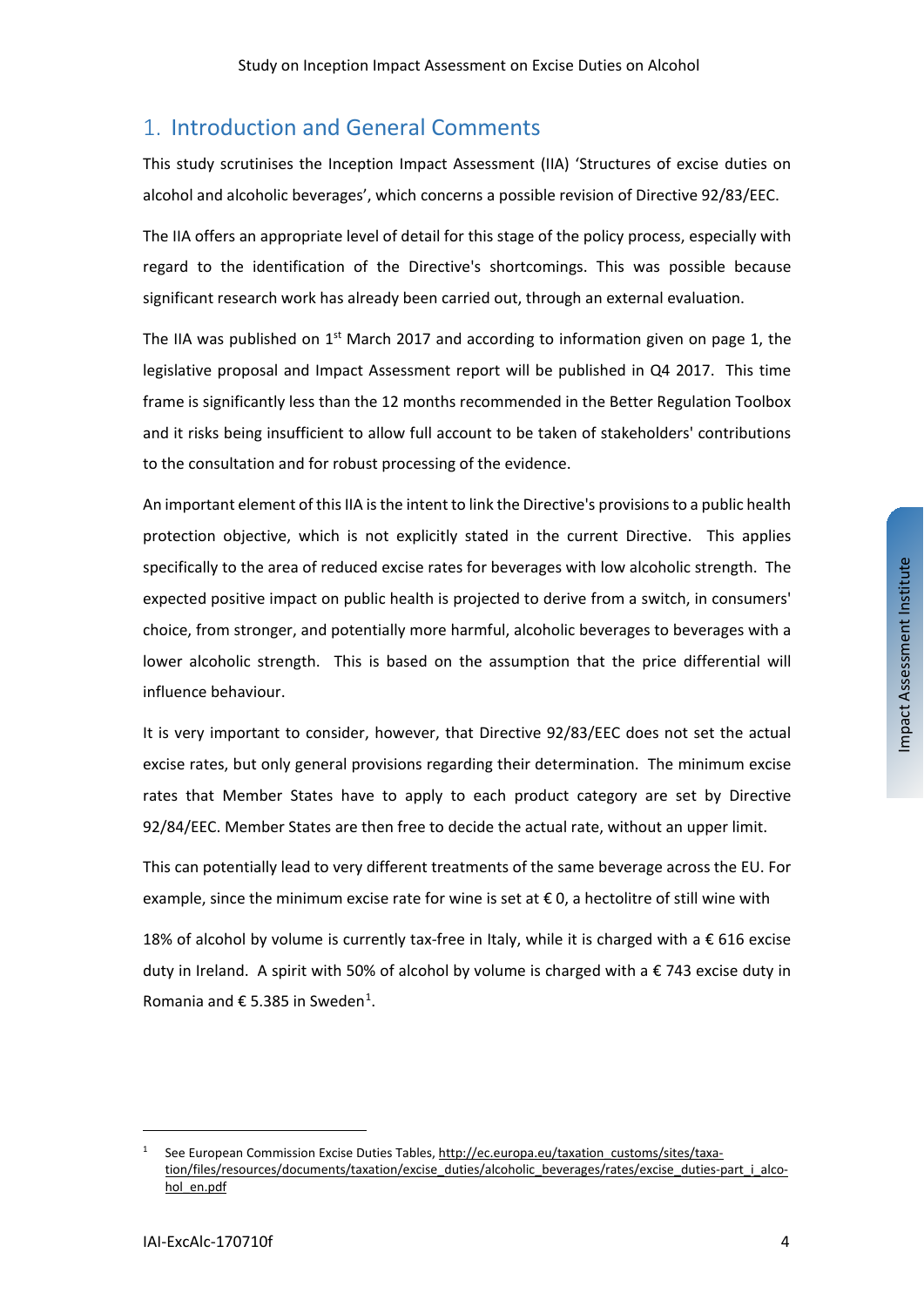This raises serious questions about how the policy objective to protect public health at European level could be reached through a simple revision of Directive 92/83/EEC without revising the whole framework.

Moreover, this IIA does not take into account the option of radically changing the current framework, eliminating product categories and simply applying excise duties based on alcoholic strength. This option would provide a proportional link between excise duties and public health objectives, while eliminating uncertainties and legal disputes concerning product categories.

The Commission has argued that the outcomes of implementing this option would be uncertain and that Member States strongly support current rules. But when specifically asked about this option to better achieve public health objectives, eight Member States out of the seventeen that took a position and the majority of respondents to the public consultation (set aside the "don't know" option) expressed their support for it against the current framework<sup>[2](#page-4-0)</sup>.

No justification has been provided for not considering this option. Notwithstanding the known objections to such a policy, analysis could be expected to provide a useful and material contribution to the policy assessment.

Additionally, with Implementing Regulation (EU) 2016/1867 of 20<sup>th</sup> October 2016, which will come into force from 1<sup>st</sup> August 2017, national remaining formulations for completely denatured alcohol have already been eliminated and a new and simplified "Euro" denaturant formula has been introduced. Therefore, one of the evaluation's recommendations (number 7) has already been implemented. However, the IIA does not acknowledge this policy step, containing references to issues regarding completely denatured alcohol and simplification of the "Euro" denaturant formula, which now appear to be superfluous.

<span id="page-4-0"></span>See pages 123-24 of the evaluation final report.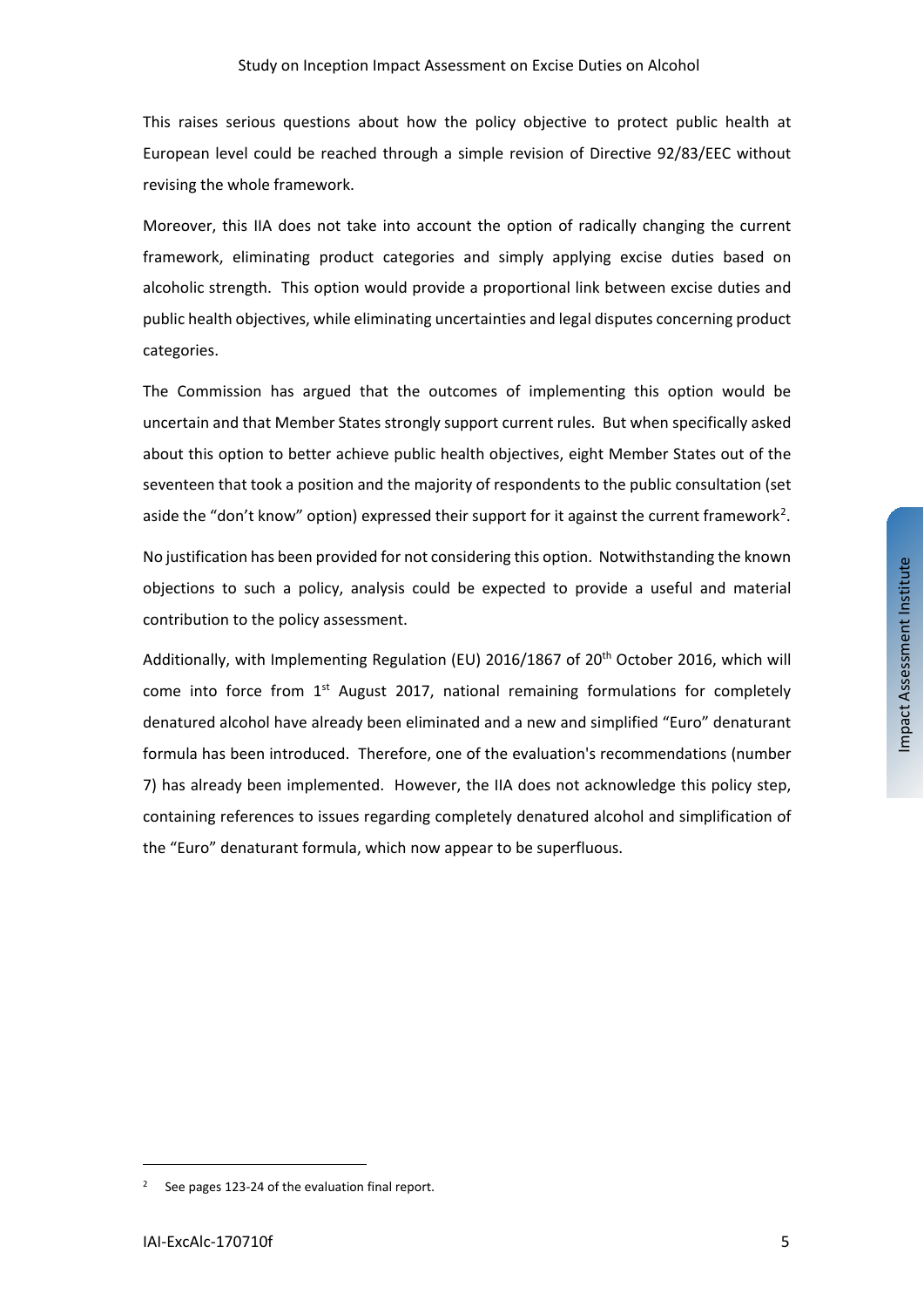# 2. Evaluation of Content of Inception Impact Assessment

The four sections A, B, C, D of the IIA are assessed qualitatively in terms of the appropriateness of the rhetoric, assumptions, data and analysis presented.

# 2.1. Section A: Context, Problem definition and Subsidiarity Check

#### 2.1.1. Context

This introductory part provides stakeholders with a useful overview of the legislative framework of this initiative, which is informative and clearly presented.

### 2.1.2. Problem the initiative aims to tackle

Shortcomings deriving from Directive 92/83/EEC, identified in the external evaluation, are presented in this section. The six highlighted points are in general coherent with the evaluation's findings. However, some statements lack evidence-based grounds, while others are not well reasoned, as explained below.

The introductory sentence states:

*"It is clear that there are areas of weakness and ambiguity in the current arrangements which give rise to market distortions, unfair competition, legal uncertainty, protectionist measures and can also hinder the detection and prevention of fraud"*

This assertion is not sufficiently supported by the evidence provided in the evaluation, where protectionist measures are not fully documented and assessed. It would therefore have been more correct to present it here as a possibility rather than a certainty.

Point 2 correctly reports the lack of a clear and explicit rationale in the Directive concerning reduced rates for low strength alcohol, especially with regard to public health. The final sentence,

*"The Directive has not necessarily kept up with important market developments, with fiscal and public health impact, such as the very important growth in recent years of micro-breweries and distilleries (doubling in several countries in just the last 5 years)"*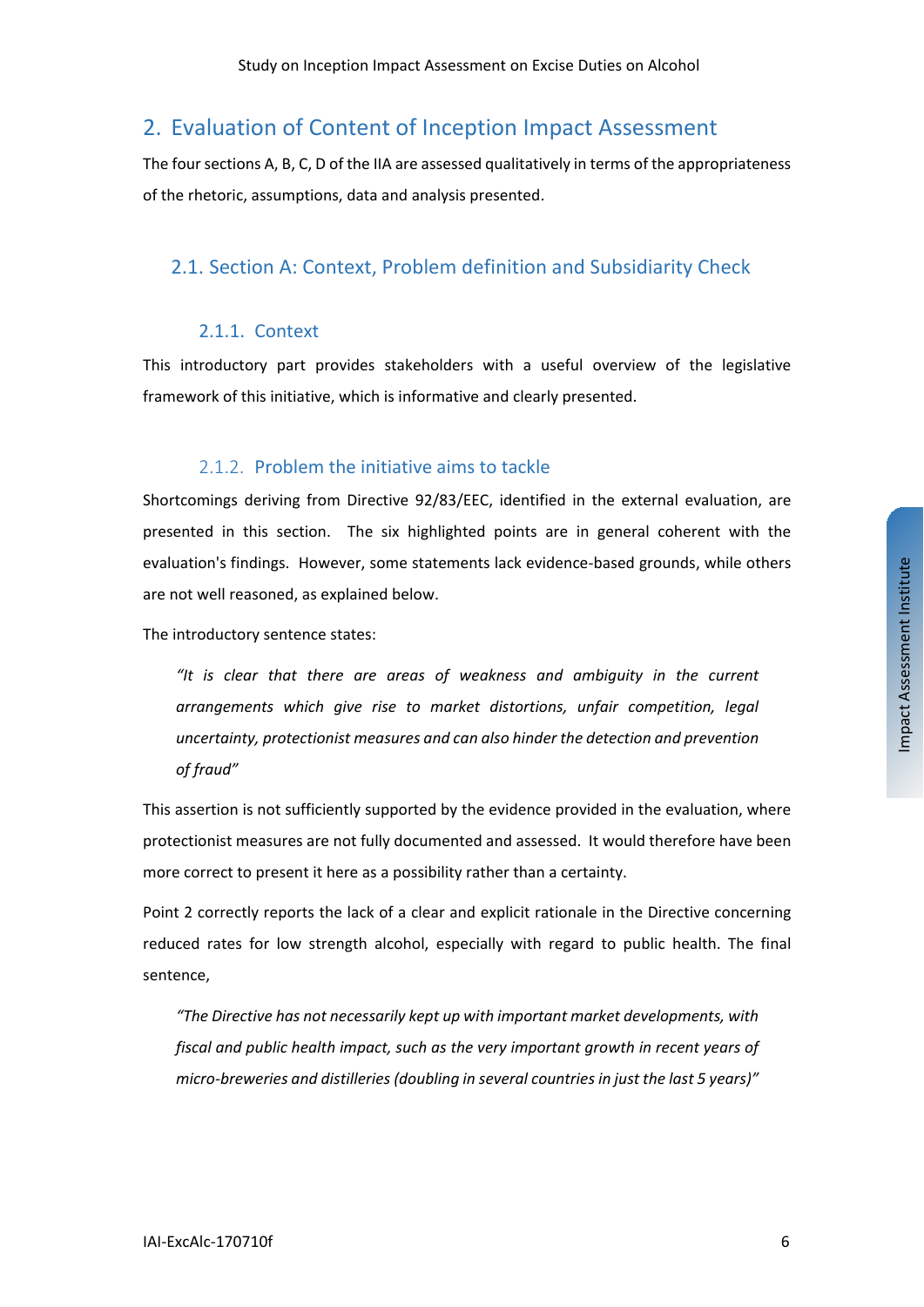however, seems out of context here. The diffusion of micro-breweries and micro-distilleries[3](#page-6-0) is not considered, in the evaluation, as a source of problems or something which the Directive is not keeping pace with. Nor it is clear how the diffusion of micro-breweries can be linked to public health issues, since no further reasoning is provided. On the contrary, the growth in the number of small producers could be considered a direct consequence of the Directive's provisions, which allow Member States to grant small producers reductions on excise duties.

In point 4 the reference to completely denatured alcohol issues and "Euro" denaturant is no longer relevant, considering the Commission Implementing Regulation (EU) 2016/1867 (see "Introduction and general comments" part).

A correlation between sweetened alcoholic beverages and young consumption is stated in point 5. Even if this intuitively appears to make sense, a reference to an available study on this subject would have been useful, providing stakeholders with additional evidence-based information.

In point 6 it is stated that there is evidence that the lack of provisions to allow exemptions to private producers of ethic alcohol is "a growing problem in some MS". A reference is not provided and this information cannot be found in the evaluation.

#### 2.1.3. Subsidiarity check (and legal basis)

The assertion of a general good functioning of the Directive is coherent with the evaluation's findings, whilst the reference to Binding Tariff Information issued unilaterally by Member States for single alcoholic products provides a good example of an approach which would not adequately tackle problems at a broad European level. Subsidiarity is in general therefore well-presented and argued. Two assertions can however be questioned:

When addressing reduced rates for small breweries, the text states:

*"the limits for reduced rates in the Directive ensure that reduced rates cannot be set at a level where they would present a distortion to competition".*

The evidence provided in the evaluation does not permit this level of certainty. Even if reduced rates for small producers have been object of a specific case study in the context of the evaluation, the analysis was limited to five Member States. It is premature, for this reason, to

<span id="page-6-0"></span><sup>&</sup>lt;sup>3</sup> It has to be noted that the link provided to document the growth of micro-breweries is not useful. That information (which not refers to distilleries), can be found in "Beer Statistics - 2016 edition", page 23, table "Microbreweries 2010-2015": [http://www.brewersofeurope.org/uploads/mycms-files/documents/publica](http://www.brewersofeurope.org/uploads/mycms-files/documents/publications/2016/stats_2016_web.pdf)tions/2016/stats\_2016\_web.pdf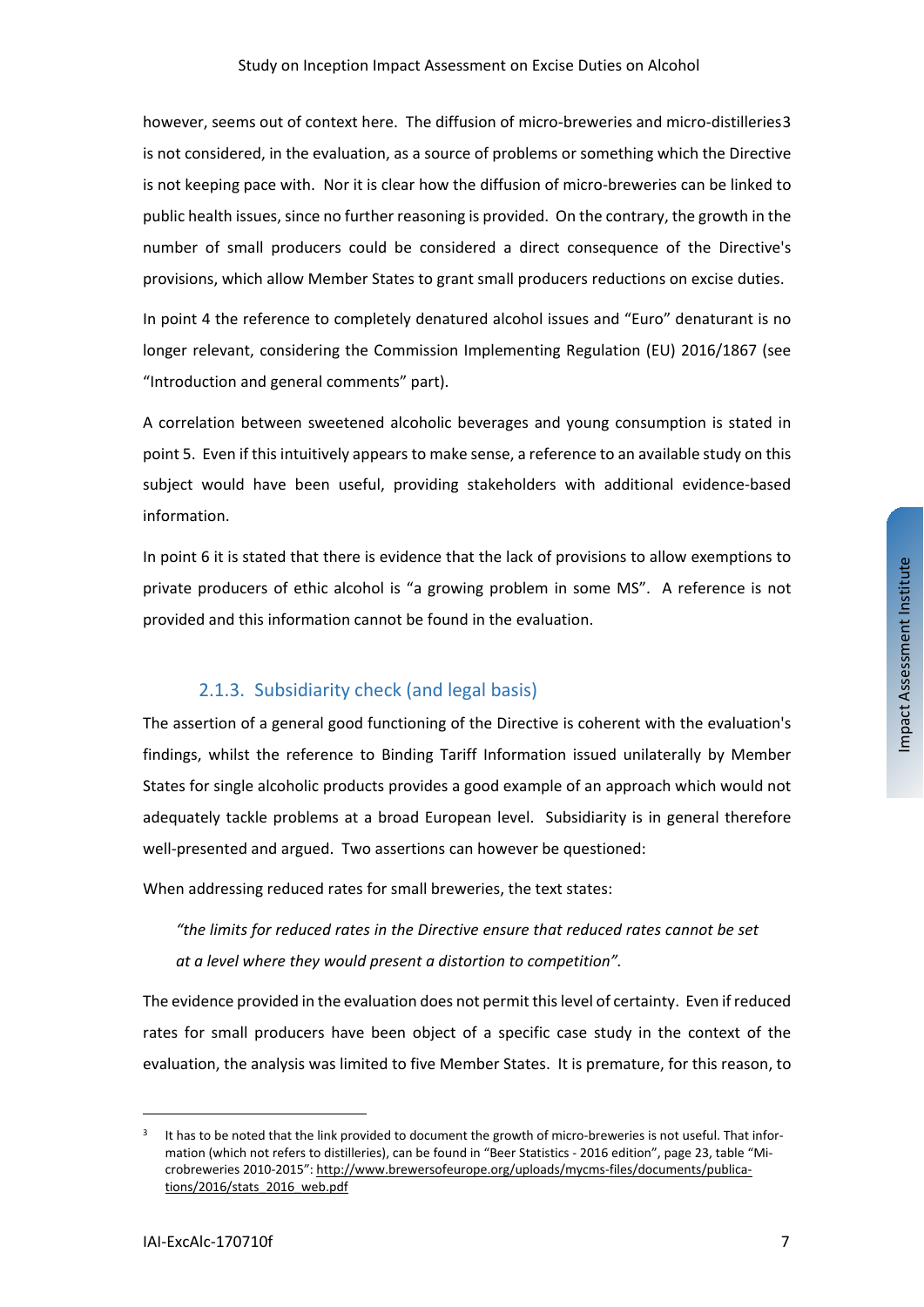draw conclusions on this subject, especially if the trend towards the diffusion of microbreweries and distilleries will continue. It cannot be excluded that market shares will change significantly in the future.

In the same paragraph, the last sentence states:

*"Consistent limits across the EU ensure that competition within and between the Member States is not distorted and that public health is protected at EU level"*

Again the link between public health protection and small producers is not automatic (see remarks made above on point 2 of "Problem the initiative aims to tackle"). Further, consistent limits and public health issues are relevant to the whole Directive, not only to this provision for micro-breweries.

#### 2.2. Section B: Objectives and policy options

#### 2.2.1. Objectives

The general objectives are consistent, stemming from the Treaties, correctly identifying protection of the internal market, safeguard of the revenue of MS and protection of human health as the main goals of a Directive's revision.

The specific objectives are coherent with the general ones, but do not appear to include all material aspects. There is no reference to providing a greater legal clarity (with impacts on internal market and revenue of MS) through the revision of product categories. Further, there is no reference to the objective of granting equal treatment for private production and own consumption of alcoholic beverages across all sectors (as it is done in the case of small producers).

When presenting the objective of identifying possibilities of improving human health protection, it is not clear why this is supposed to be achieved only through a redefinition of reduced rates for low strength alcohol. Other parts of the Directive are likely to have impacts on human health (e.g. extending the exemptions for private production to ethyl alcohol and intermediate products, which could lead to an increase in alcohol consumption). When defining objectives it is appropriate not to limit the policy options.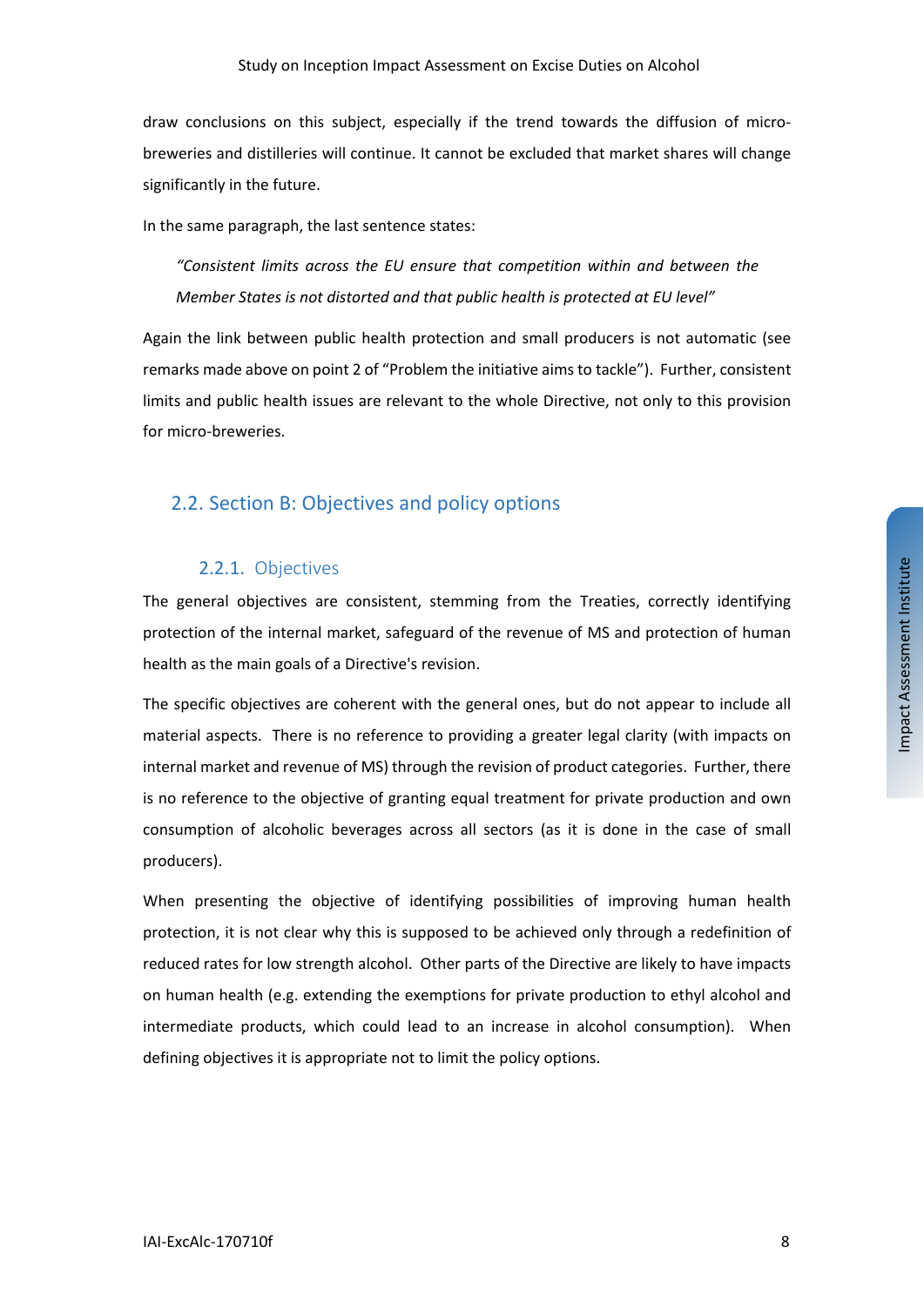#### 2.2.2. Policy options

The baseline scenario is presented with a neutral and balanced wording. A reference to the impact on public health of maintaining the status quo could have been inserted here.

Each of the options on improvement/simplification of existing legislation can be linked to the stated specific objectives and are coherent with the external evaluation's recommendations.

Importantly however the option of applying excise duties proportionally to alcoholic strength, eliminating product categories, is not inserted among the options (see "Introduction and general comments" part).

Among the "Alternative policy approaches" the possibility of revising some of the Common Nomenclature (CN) codes is missing. This is relevant, since product categories in the Directive are defined with reference to CN codes and the evaluation has pointed out that some of the product classification issues could be approached through a revision of the codes affected.

#### 2.3. Section C: Preliminary Assessment of Expected Impacts

The first section of this part addresses only the revision of the "other fermented beverages" category and issues concerning denatured alcohol. If the aim is to provide a general introduction to the possible impacts of the policy options, it is not clear why this has been limited to these two subjects. The possible impacts of redefining "other fermented beverages" category are correctly identified in terms of excise revenues and competitive effects, but this information can be given in the "likely economic impacts" subsection (where, in fact, it is stated again).

#### 2.3.1. Likely economic impacts

The possible economic impacts of changes in classification categories, the area of low strength alcohol, reduced rates for small producers and exemptions for private production are consistent with the evaluation and make qualitative sense.

The statement:

*"Changes in the areas of low strength alcohol, reduced rates for small producers and the exemption for private production / own consumption would not create any significant adverse effects / impacts on the EU market as a whole when initially assessed during the evaluation"*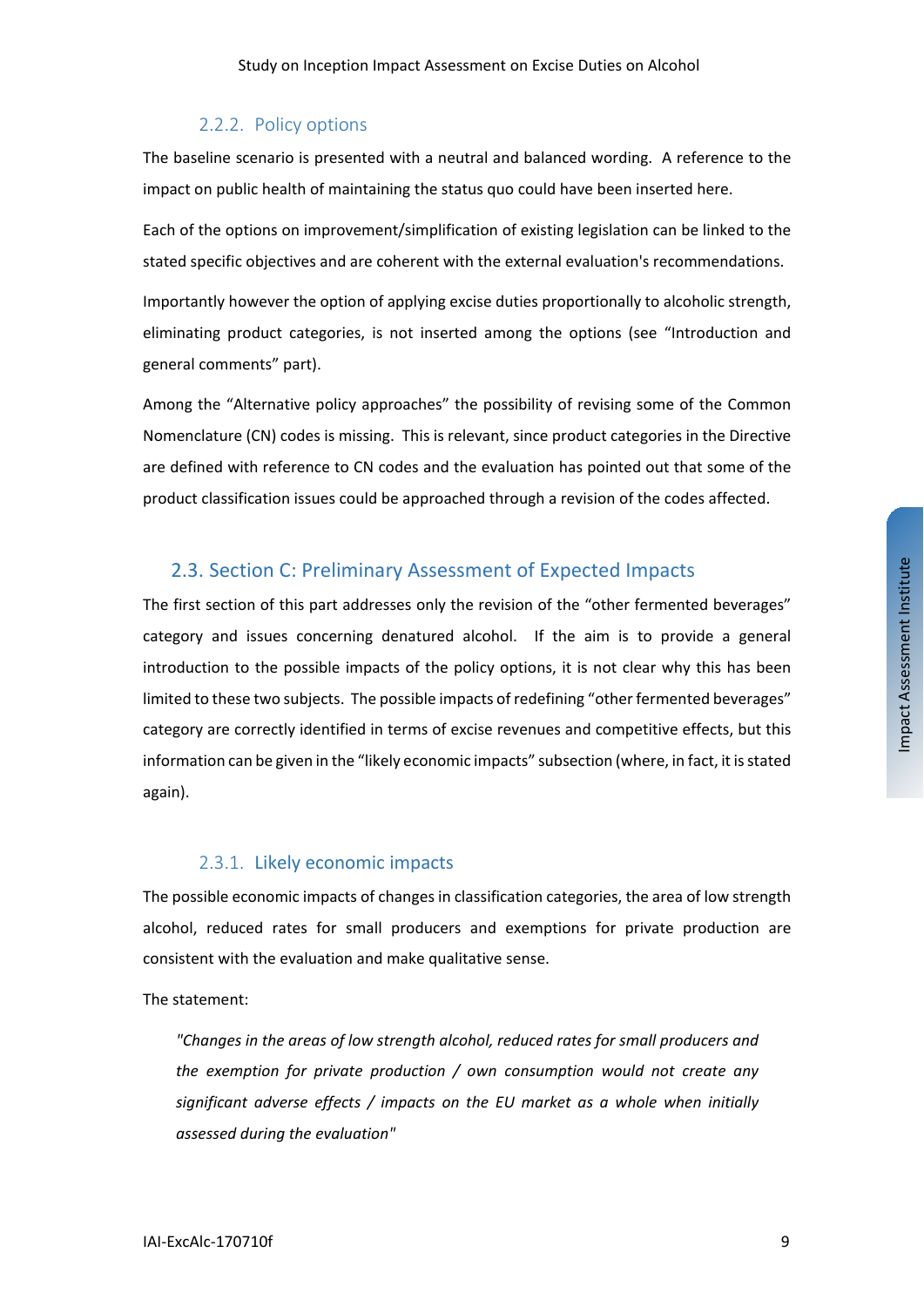is not fully supported by evidence. The evaluation's findings are only that "it seems *unlikely* that the presence of reduced rates for small brewers and small distilleries has caused any negative competitive distortions within their markets" (page 134 of the evaluation final report). Regarding the extension of the exemptions for private production, the evaluation states that an "in-depth investigation should look not only at possible positive impacts, but also consider carefully the risks implied by such a proposal, not least in relation to the potential for fraud and abuse" (page 136).

The impact on excise revenues deriving from a recalculation of excise duties on sweetened beer when using the Plato method, which is among the policy options, should be taken into account here.

#### 2.3.2. Likely social impacts

The potential health impacts deriving from a revision of various provisions of the Directive (such as changes in the area of product categories, low strength alcohol, reduced rates for small producers and exemptions for private production) are clearly presented, with both positive and negative effects taken into account. This area will require in-depth assessments and a careful examination of the interactions among the policy options. For example, the effects on overall and age-group specific consumption of an extension of incentives for low strength alcohol and the consequences for health impacts requires robust investigation.

#### 2.3.3. Likely environmental impacts

Possible environmental impacts related to the changes in the area of denatured alcohol will require assessment in much greater detail. It seems premature to predict positive environmental impacts without specifying in which terms art. 27.1 (b), on partially denatured alcohol, is intended to be modified.

#### 2.3.4. Likely impacts on fundamental rights

No impacts are expected.

#### 2.3.5. Likely impacts on simplification and/or administrative burden

The evaluation has identified administrative and compliance costs not directly imposed by the Directive, but *"the result of the complications, disputes and the inconsistent application of the*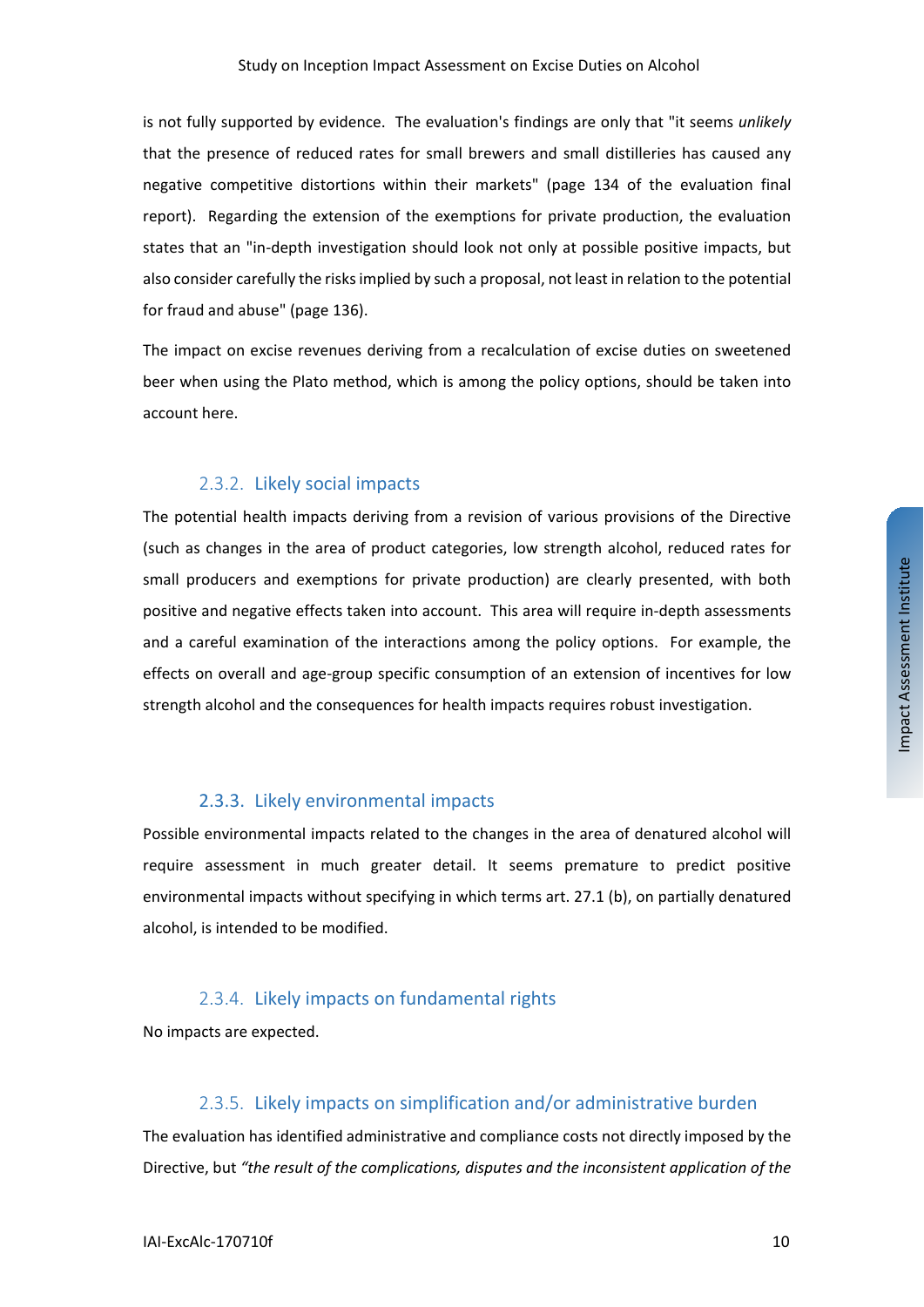*Directive's provisions that arise from situations in which stakeholders disagree on their correct interpretation"* (page 129 of the evaluation final report). Further analysis of this will be necessary in the full Impact Assessment, in order to determine the full effects.

## 2.4. Section D: Data Collection and Better Regulation Instruments

#### 2.4.1. Impact Assessment

The information provided on the Inter-Service Steering Group omits some important elements (e.g. the Commission DGs are involved, its composition and working methodology). This information is highly relevant considering that public health protection is among the Directive's objectives and the information about the Commission services involved is highly relevant in the policy formulation process.

### 2.4.2. Data collection

This section is clear, except for the reference to completely denatured alcohol (see remarks above).

## 2.4.3. Consultation strategy

The text makes clear how the consultation strategy is to be conducted. Involvement of stakeholders in the area of public health (both national authorities and private organisations) is duly considered.

A further look at the online consultation<sup>[4](#page-10-0)</sup> shows that every aspect considered in the IIA has been brought to stakeholders' attention, and that a clear and informative introduction is provided to each of the consultation sections.

The decision to use a multiple choice questionnaire could prevent stakeholders to express their articulated views on issues that could be technical and multifaceted. The results should therefore be used carefully to ensure that invalid conclusions are not drawn from the resulting statistics. Statistical consultation results provide input but do not in themselves constitute evidence.

<span id="page-10-0"></span><sup>4</sup> https://ec.europa.eu/eusurvey/runner/Structures\_excise\_alcohol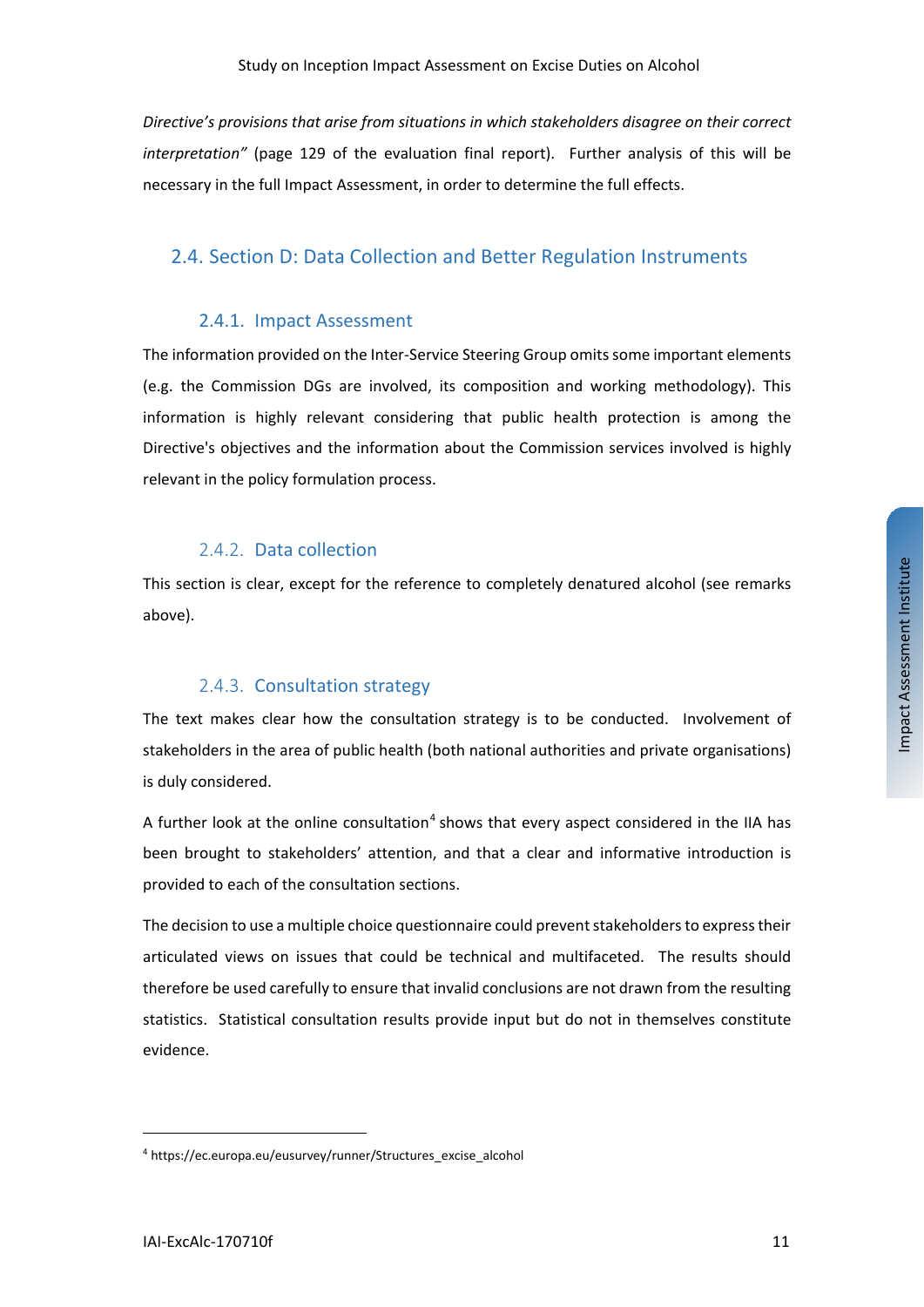The opportunity to upload a three-page document in the last section of the consultation is a beneficial complement, enabling stakeholders to provide a certain level of detailed information in addition to their multiple-choice answers.